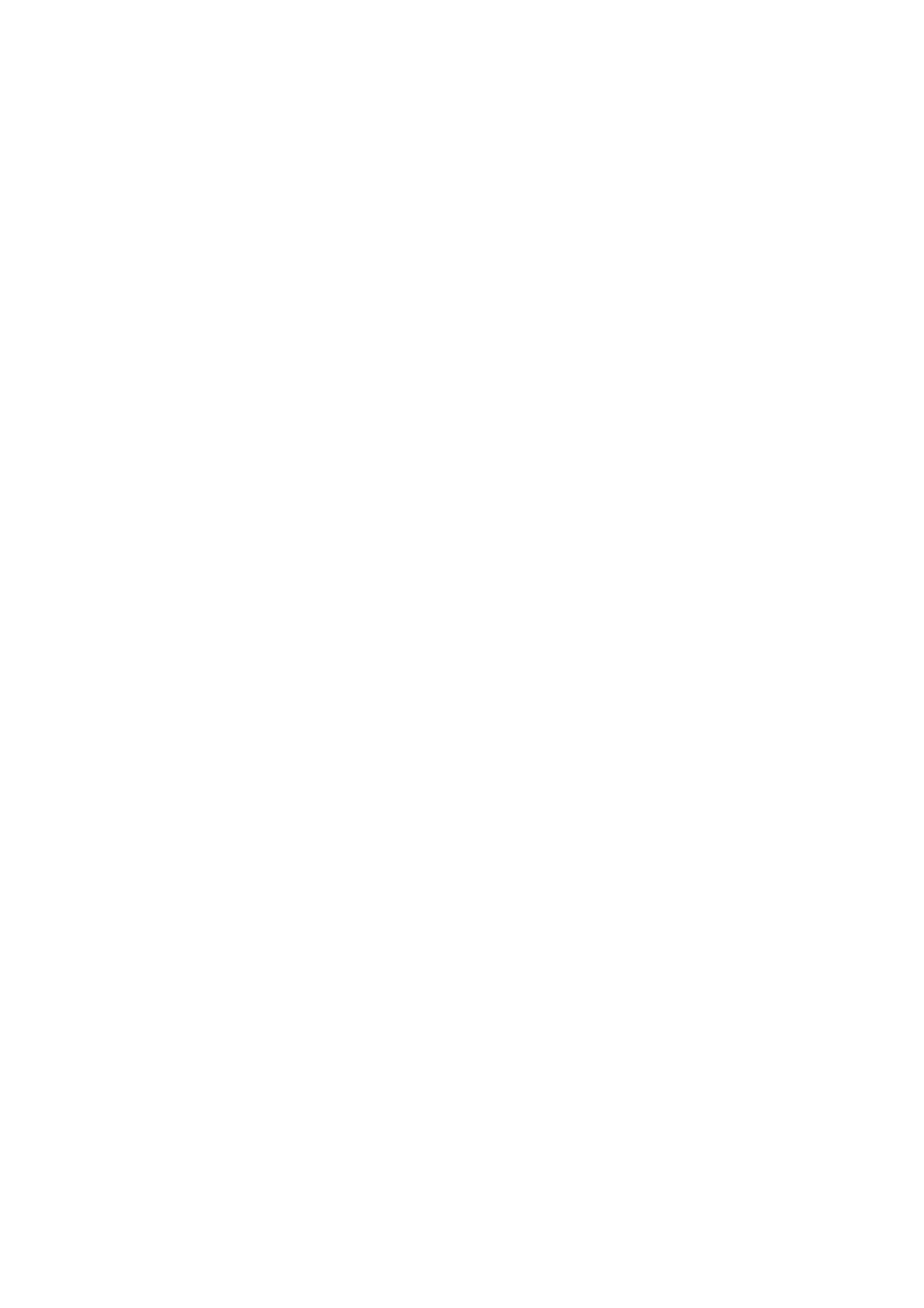## **Contents**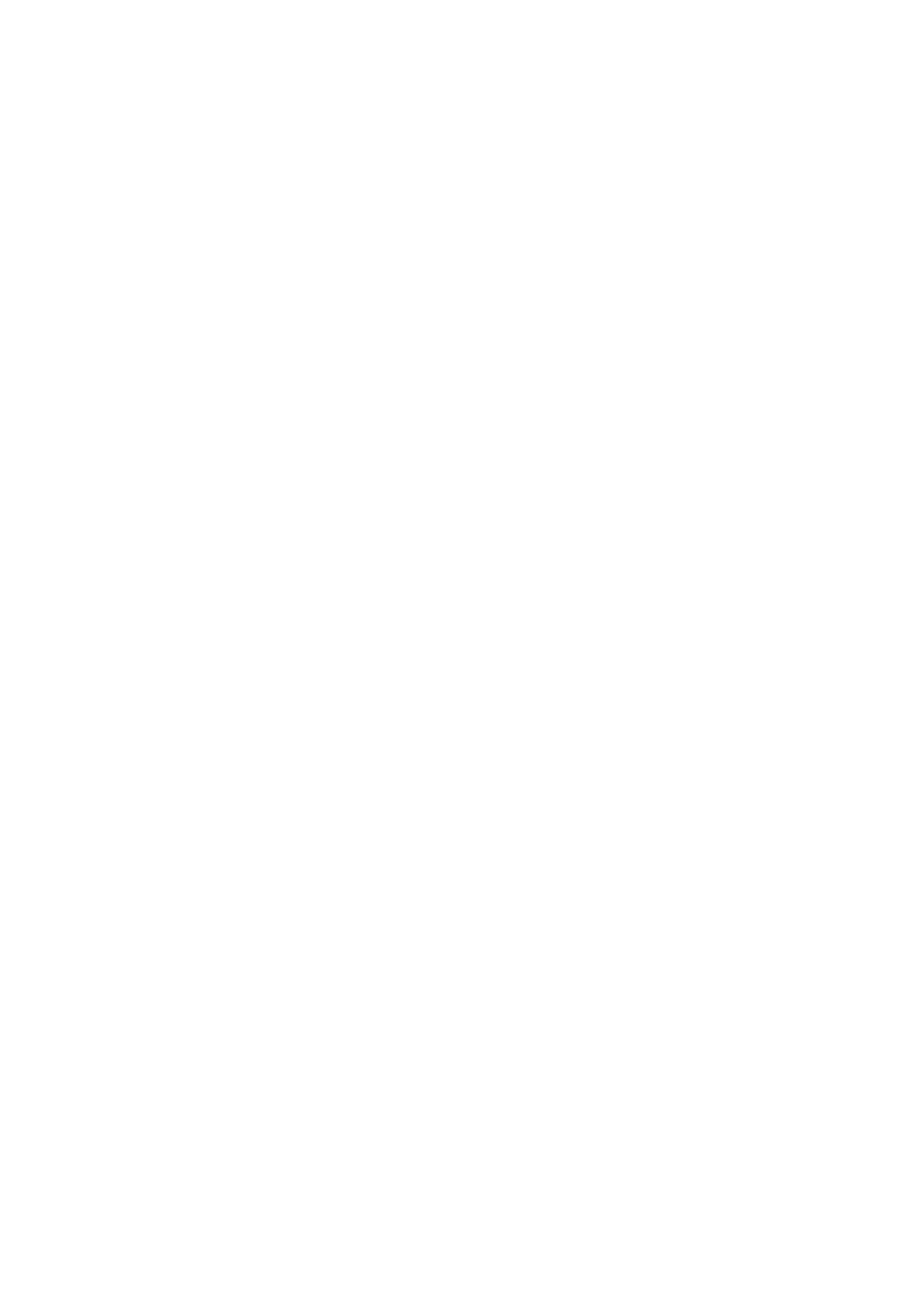# **Introduction**

## **The Public Interest Advocacy Centre**

The Public Interest Advocacy Centre (PIAC) is an independent, non-profit law and policy organisation that works for a fair, just and democratic society, empowering citizens, consumers and communities by taking strategic action on public interest issues.

PIAC identifies public interest issues and, where possible and appropriate, works co-operatively with other organisations to advocate for individuals and groups affected. PIAC seeks to:

- expose and redress unjust or unsafe practices, deficient laws or policies;
- promote accountable, transparent and responsive government;
- encourage, influence and inform public debate on issues affecting legal and democratic rights;
- promote the development of law that reflects the public interest;
- develop and assist community organisations with a public interest focus to pursue the interests of the communities they represent;
- develop models to respond to unmet legal need; and
- maintain an effective and sustainable organisation.

Established in July 1982 as an initiative of the Law Foundation of New South Wales, with support from the NSW Legal Aid Commission, PIAC was the first, and remains the only broadly based public interest legal centre in Australia. Financial support for PIAC comes primarily from the NSW Public Purpose Fund and the Commonwealth and State Community Legal Services Program. PIAC also receives funding from the NSW Government Department of Water and Energy for its work on utilities, and from Allens Arthur Robinson for its Indigenous Justice Program. PIAC also generates income from project and case grants, seminars, consultancy fees, donations and recovery of costs in legal actions.

## **PIAC's work on privacy**

PIAC has a long history of interest in, and concern about, the appropriate protection of privacy rights within both the public and private sectors. PIAC has been a strong advocate for the protection of the privacy rights of Australians, particularly the rights of individual Australians to control their personal information and to be free of excessive intrusions. PIAC's work as a consumer advocacy organisation, particularly in relation to health matters, has required PIAC to consider privacy issues because they are frequently a matter of concern to many people who contact the Centre.

In recent years, PIAC has provided legal advice and assistance to clients in a number of matters involving alleged breaches of the Privacy and Personal Information Protection Act 1998 (NSW) (the PPIP Act) and the Privacy Act 1988 (Cth) (the Privacy Act). In 2006, PIAC represented the respondent in Director General, NSW Department of Education and Training v MT [2006] NSWCA 270, a landmark case concerning the interpretation of several provisions of the PPIP Act. In another matter, currently before the Office of the Privacy Commissioner (OPC) PIAC is representing a former Villawood detainee whose personal information was allegedly inappropriately disclosed to the media.

PIAC has played a leading role in privacy debates in Australia in recent years, contributing to a number of inquiries and reviews at the national and state level. Recent submissions by PIAC have addressed the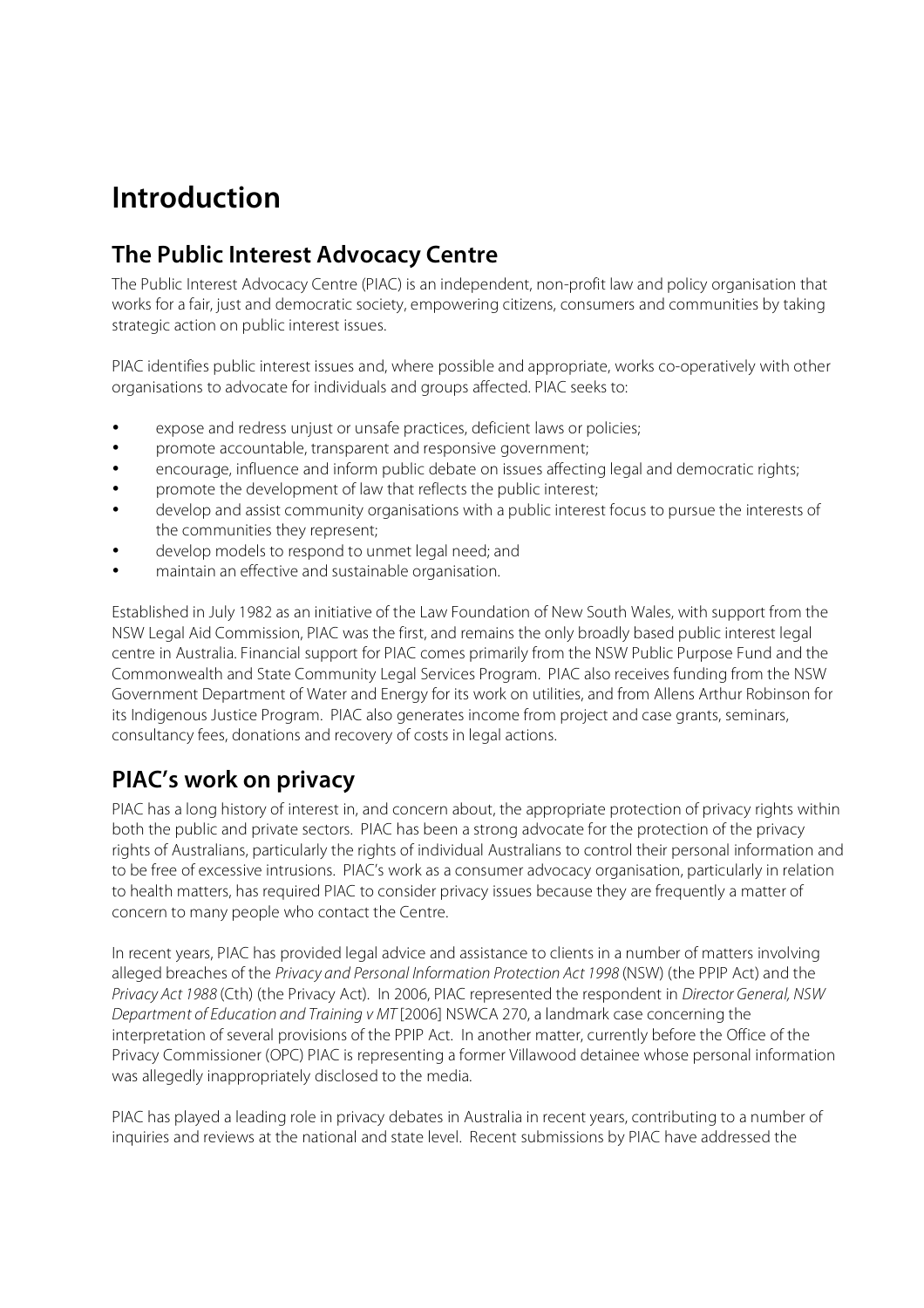privacy implications of the proposed Health and Social Services Access Card<sup>1</sup>, and the proposal by the Australian Bureau of Statistics to implement a longitudinal study in the population census (a proposal requiring capacity to data match over time).<sup>2</sup> In October 2007, PIAC made a submission to the first Consultation Paper in the current reference from the New South Wales Law Reform Commission (NSW LRC), Consultation Paper 1 – Invasion of Privacy.<sup>3</sup> In December 2007, PIAC made a submission in response to DP72: Review of Australian Privacy Law (DP 72)<sup>4</sup>, as part of the reference on privacy being conducted by the Australian Law Reform Commission (ALRC). In December 2008, PIAC made a submission in response to the NSW LRC's Consultation Paper 3: Privacy Legislation in NSW.<sup>5</sup>

PIAC Chief Executive Officer, Robin Banks, is a member of the Privacy Advisory Committee (PAC), which provides strategic advice to the Federal Privacy Commissioner on privacy issues and the protection of personal information.

# **General Comments**

## **This submission**

PIAC congratulates the Federal Government on its speedy action to implement key aspects of the ALRC Report 108 - For Your Information: Australian Privacy Law and Practice<sup>6</sup> (Report 108) and its willingness to seek further input from key stakeholders prior to developing draft legislation.

PIAC has sought to keep this submission on the draft Unified Privacy Principles (UPPs) short and, where appropriate, has provided a page reference to its submission in response to DP 72 to enable the reader to refer to the original arguments made in support of a particular position.

PIAC has had the opportunity to review the submission of the Cyberspace Law and Policy Centre (CLPC) and has referred to its comments and amendments where appropriate.

## **Clarity of obligations and rights**

PIAC submits that the Federal Government should be seeking to ensure that the amendments result in greater clarity and accessibility in terms of both rights and obligations. At its core, the proposal to establish the UPPs is a mechanisms that seeks to do this.

Emma Golledge and Carol Berry, Health and Social Services Access Card: Submission to Access Card Consumer and Privacy Taskforce, Discussion Paper 1 (2006); Carol Berry, Health and Social Services Access Card: Comment on exposure draft of Human Services (Enhanced Service Delivery) Bill 2007 (2007); Carol Berry and Robin Banks, Health and Human Services Access Card: Discussion paper 3 – Registration (2007); Carol Berry, Access Card Proposal Still Fails Public Interest Test: Comment on the Exposure Drafts of the Access Card Legislation (2007). PIAC submissions are available on its website at < http://www.piac.asn.au/publications/pubs/dateindex.html>.

<sup>2</sup> Robin Banks, Patricia Ranald and Anne Mainsbridge, Submission to the Australian Bureau of Statistics on Enhancing the Population Census: Developing a Longitudinal View (2005); Robin Banks, Patricia Ranald and Anne Mainsbridge, Further Submission to the Australian Bureau of Statistics on its Discussion Paper Enhancing the Population Census: Developing a Longitudinal View (2005).

<sup>&</sup>lt;sup>3</sup> Anne Mainsbridge, Matching Rights with Remedies: a statutory cause of action for invasion of privacy, Submission to the NSW Law Reform Commission on Consultation Paper 1 – Invasion of Privacy (2007).

<sup>&</sup>lt;sup>4</sup> Anne Mainsbridge with Robin Banks, Resurrecting the right to privacy. Response to the Australian Law Reform Commission Discussion Paper 72: Review of Australian Privacy Law (2007).

<sup>&</sup>lt;sup>5</sup> Public Interest Advocacy Centre, Improving clarity and enhancing protection of privacy rights: Response to the NSW Law Reform Commission's Consultation Paper 3: Privacy Legislation in NSW (2008).

<sup>6</sup> Australian Law Reform Commission, Report 108 – For Your Information: Australian Privacy Lawand Practice (2008).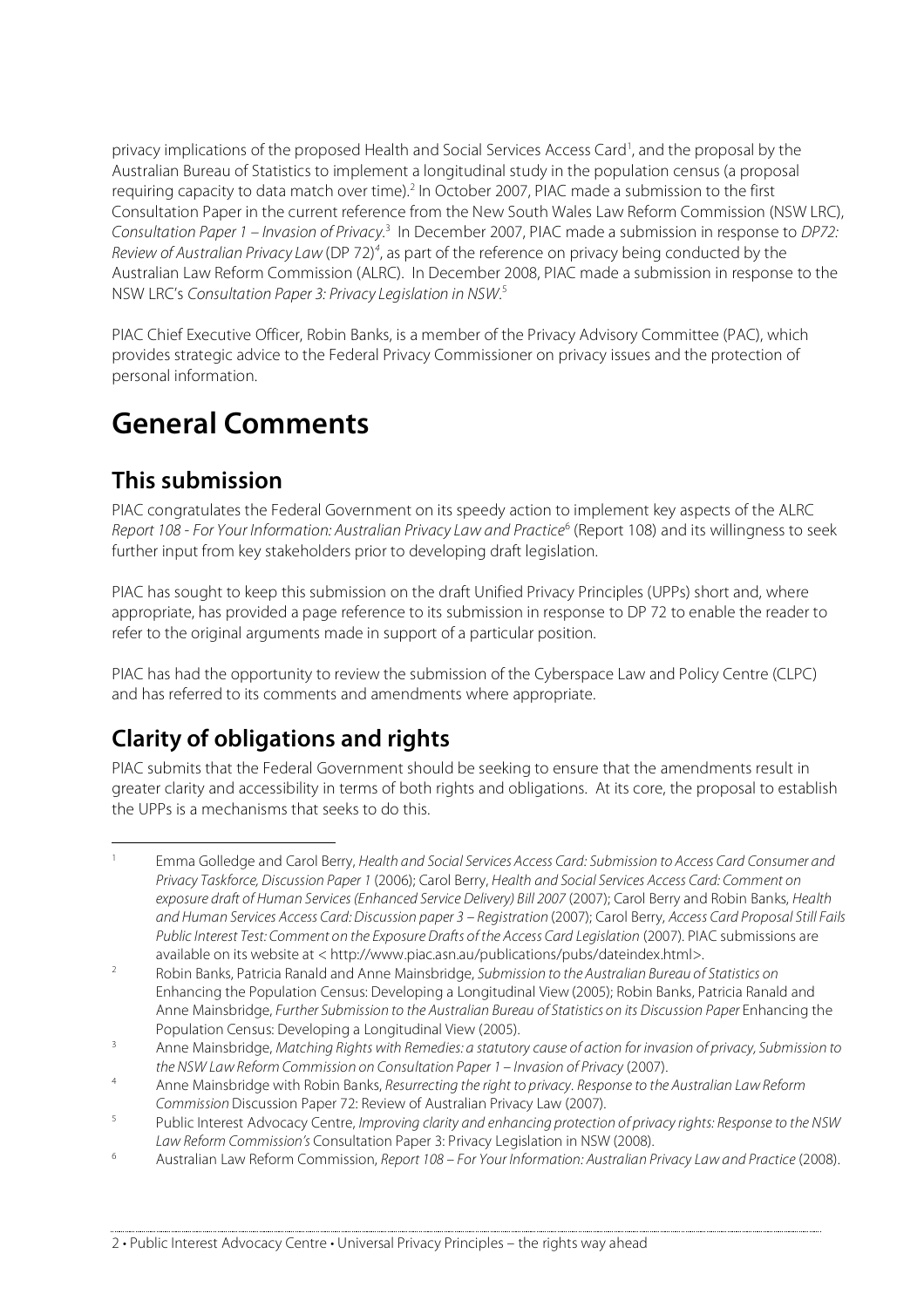One thing that interferes with clarity and accessibility is enactment of aspects of the rights or obligations in subordinate legislation. Another is the separation of related rights or obligations or important clarifications or limits on rights within the legislative instrument in such a way as to make it difficult to interpret those rights or obligations without legal training.

Many aspects of this submission are premised on the need to ensure the drafting of the UPPs achieves maximum clarity and accessibility of privacy rights and obligations.

## **Paramountcy of Unified Privacy Principles**

PIAC submits that there should be no scope for regulatory provisions that derogate from the UPPs.

In the event that the Federal Government rejects this approach, PIAC submits that the legislation should require that where a derogation from the UPPs is considered necessary and appropriate in particular circumstances or for a particular agency or organisations this should be subject to the full scrutiny afforded to legislation, rather than the lesser scrutiny of subordinate legislation.

Further, for clarity and accessibility purposes any such derogations should be required to be included in the Privacy Act immediately following the UPPs and clearly identified as exceptions to the UPPs.

## **Co-extensive coverage of agencies and organisations**

PIAC supports the approach taken in the UPPs of having co-extensive obligations for agencies and organisations and submits that it should be reflected in all of the UPPs.

#### **Direct marketing by agencies: UPP 6**

PIAC notes that UPP 6 is not applied to agencies and submits this should be amended as there may be development over time of the use of direct marketing by agencies, particularly those that are corporatised.

#### **Use of identifiers by agencies: UPP 10**

Similarly, PIAC notes that UPP 10 is not applied to agencies and submits that this too should be amended. PIAC refers the Department to the precedent in both the Information Privacy Act 2000 (Vic) and the Health Records and Information Privacy Act 2002 (NSW):

Information Privacy Principle 7: Unique Identifiers<sup>7</sup>

- 7.1. An organisation<sup>8</sup> must not assign unique identifiers to individuals unless the assignment of unique identifiers is necessary to enable the organisation to carry out any of its functions efficiently.
- 7.2. An organisation must not adopt as its own unique identifier of an individual a unique identifier of the individual that has been assigned by another organisation unless-
	- (a) it is necessary to enable the organisation to carry out any of its functions efficiently; or
	- (b) it has obtained the consent of the individual to the use of the unique identifier; or

 <sup>7</sup> Information Privacy Act <sup>2000</sup> (Vic), Sch 1.

<sup>&#</sup>x27;Organisation' in this Act refers to public sector organisations covered by the Act and, therefore, has a similar meaning in terms of government entities as 'agencies' in the Privacy Act.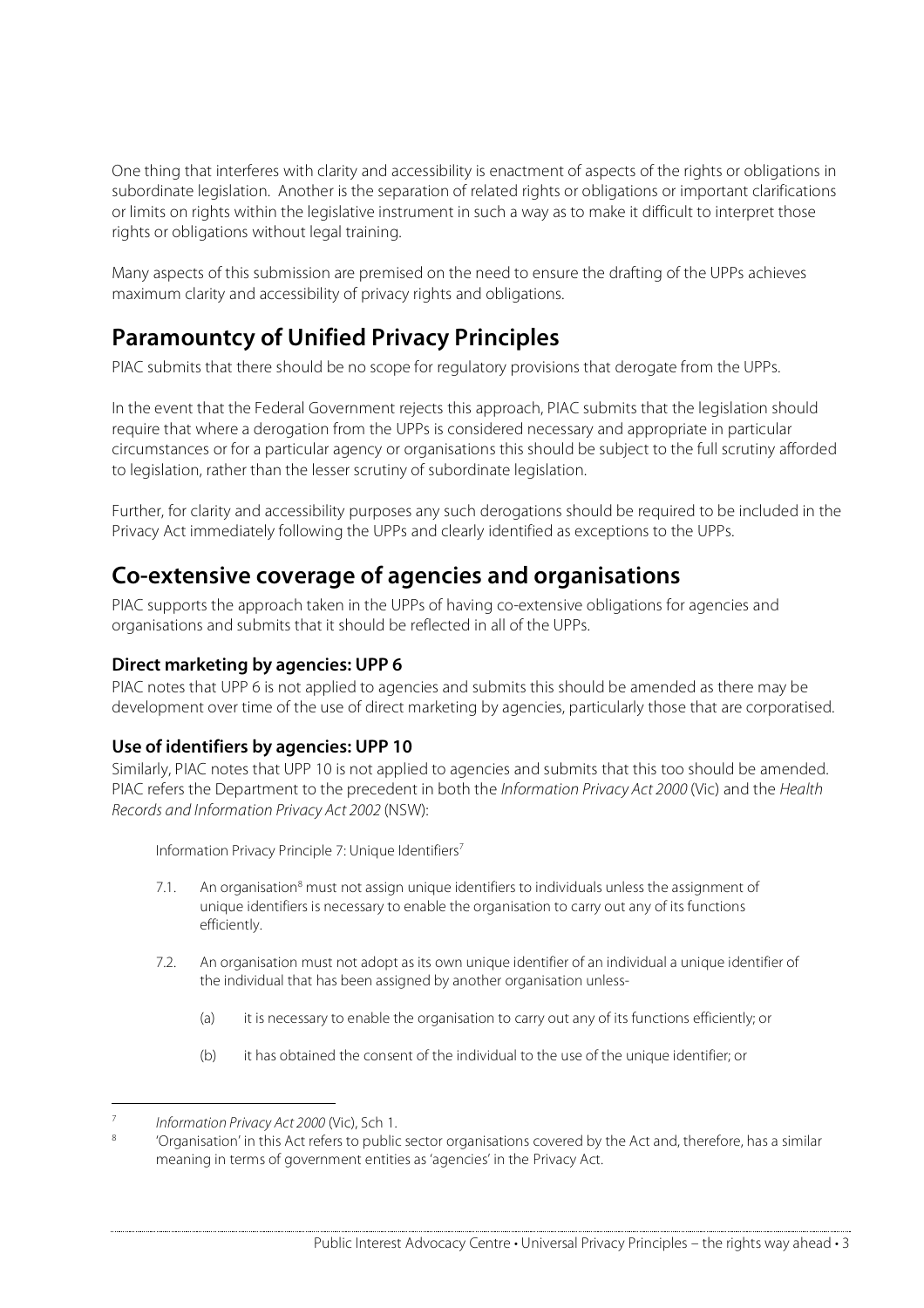- (c) it is an outsourcing organisation adopting the unique identifier created by a contracted service provider in the performance of its obligations to the organisation under a State contract.
- 7.3. An organisation must not use or disclose a unique identifier assigned to an individual by another organisation unless-
	- (a) the use or disclosure is necessary for the organisation to fulfil its obligations to the other organisation; or
	- (b) one or more of paragraphs 2.1(d) to 2.1(g) applies to the use or disclosure; or
	- (c) it has obtained the consent of the individual to the use or disclosure.
- 7.4. An organisation must not require an individual to provide a unique identifier in order to obtain a service unless the provision of the unique identifier is required or authorised by law or the provision is in connection with the purpose (or a directly related purpose) for which the unique identifier was assigned.

Health Privacy Principle 12: Identifiers<sup>9</sup>

- (1) An organisation may only assign identifiers to individuals if the assignment of identifiers is reasonably necessary to enable the organisation to carry out any of its functions efficiently.
- (2) Subject to subclause (4), a private sector person may only adopt as its own identifier of an individual an identifier of an individual that has been assigned by a public sector agency (or by an agent of, or contractor to, a public sector agency acting in its capacity as agent or contractor) if:
	- (a) the individual has consented to the adoption of the same identifier, or
	- (b) the use or disclosure of the identifier is required or authorised by or under law.
- (3) Subject to subclause (4), a private sector person may only use or disclose an identifier assigned to an individual by a public sector agency (or by an agent of, or contractor to, a public sector agency acting in its capacity as agent or contractor) if:
	- (a) the use or disclosure is required for the purpose for which it was assigned or for a secondary purpose referred to in one or more paragraphs of HPP 10 (1) (c)-(k) or 11 (1) (c)- (l), or
	- (b) the individual has consented to the use or disclosure, or
	- (c) the disclosure is to the public sector agency that assigned the identifier to enable the public sector agency to identify the individual for its own purposes.
- (4) If the use or disclosure of an identifier assigned to an individual by a public sector agency is necessary for a private sector person to fulfil its obligations to, or the requirements of, the public sector agency, a private sector person may either:
	- (a) adopt as its own identifier of an individual an identifier of the individual that has been assigned by the public sector agency, or
	- (b) use or disclose an identifier of the individual that has been assigned by the public sector agency.

PIAC submits that the appropriate obligation on agencies under UPP 10 should be:

An agency may only assign its own unique identifiers to individuals if the assignment of identifiers is necessary to enable the organisation to carry out its functions.

An agency must not, unless otherwise expressly required or permitted under law, adopt as its own identifier of an individual an identifier of the individual that has been assigned:

 <sup>9</sup> Health Records and Information Privacy Act <sup>2002</sup> (NSW), Sch 1.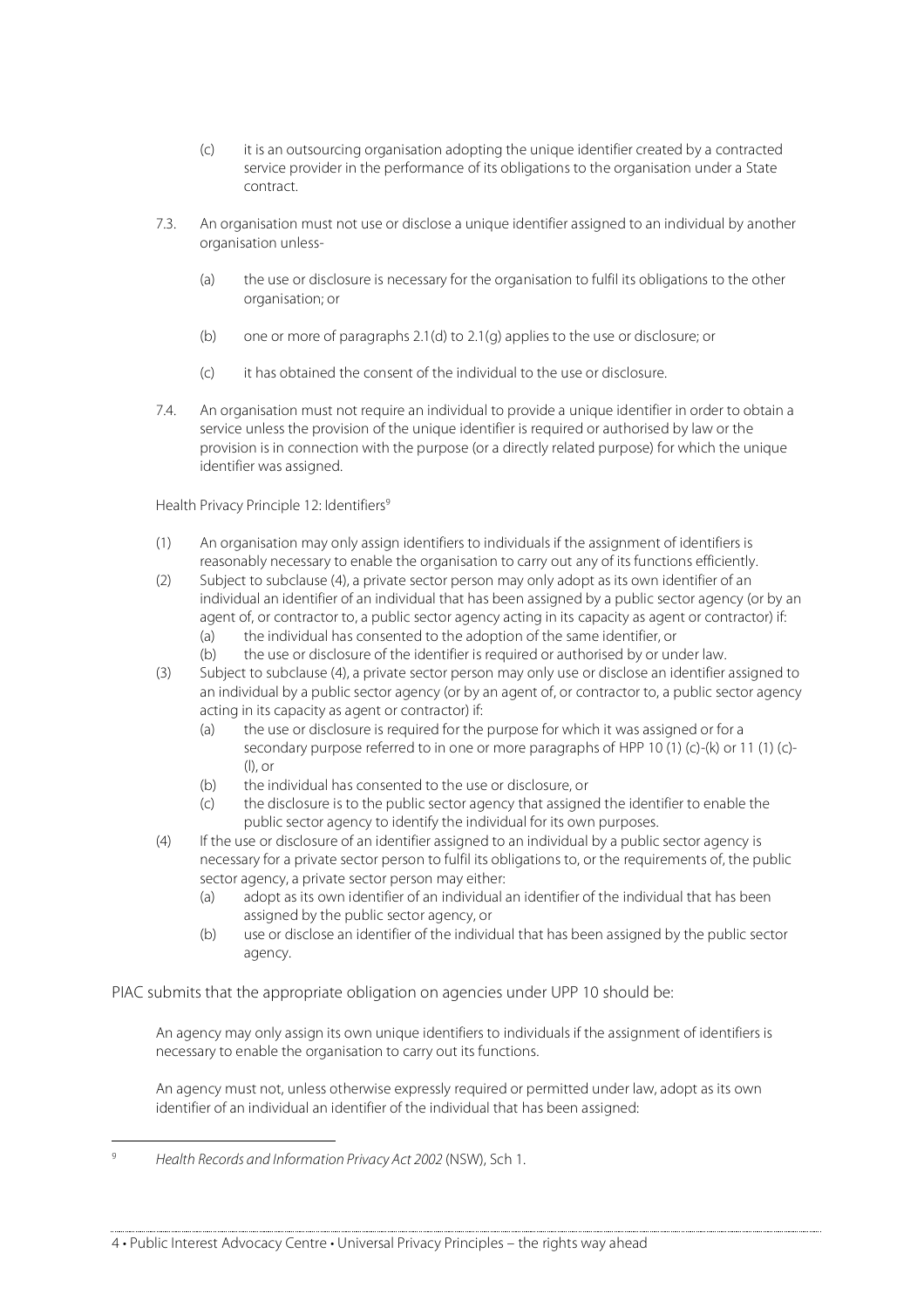- (a) by another agency;
- (b) an agent of another agency acting in its capacity as an agent;
- (c) a contracted service provider under a Commonwealth contract with another agency where the contracted service provider is acting in that capacity;
- (d) an Australian state or territory agency.

This provides for an objective test of necessity and removes the very broad notion of 'efficiently'. To permit efficiency to be a justification of the assignment of identifiers by agencies is overly permissive and there is no apparent basis for having a more permissive regime for agencies than for organisations.

It also prevents the use of a common identifier across agencies without express legislative permission to do so. This means that any proposal for shared identifiers across government agencies would be subject to parliamentary scrutiny.

## **Consent**

Throughout the UPPs, the term 'consent' is used.<sup>10</sup> PIAC submits that this should, wherever it occurs in the UPPs, be amended to require 'express and informed' consent.

## **Authorised by or under law**

Similarly, throughout the UPPs, the term 'authorised by or under law' or similar is used as a permissive term. PIAC submits that, in order to limit the inappropriate use of this permission, the term should be amended throughout to read 'expressly authorised by or under law'.

### **Cumulative requirements or alternatives**

PIAC notes that throughout the UPPs there are sub-clauses that set out requirements that need to be satisfied either cumulatively or alternatively. That is, in some cases sub-clauses must all be satisfied, while in others, the head requirement can be satisfied through compliance with just one of the sub-clauses. The failure to include 'and' or 'or' at the end of each sub-clause (or sub-sub-clause) makes the UPPs less easy to follow.

An example of this is UPP 5.1, which has eight sub-clauses, many of which have sub-sub-clauses. Sub-clause (a) is quite clear in its draft internally as it states that 'both' must apply and uses the word 'and' between the two sub-sub-clauses. However, in order to understand whether one must satisfy all of the conditions set out in the sub-clauses in 5.1, one must go to the end of sub-clause (g), where the word 'or' indicates that satisfaction of only one of the sub-clauses is necessary.

PIAC submits that, for ease of reading and understanding, the relevant word 'and' or 'or' should be included at the end of every sub-clause (and every sub-sub-clause) to make it clear whether all or only one must be satisfied.

## **Information in possession or control**

Current IPPs 4 to 9, which deal with agencies and personal information, are extended by operation of section 15 of the Privacy Act in their scope to cover personal information in the possession or control of an agency. Under the UPPs, this scope is reduced and, as a result, the obligations on agencies, and the

 <sup>10</sup> See, for example, UPP 2.5(a), UPP 5.1(b), UPP 6.2(a)(i), IPP 11.1(b). PIAC notes that UPP 11.1(b) requires the person to be informed of the consequences of consenting in respect of their loss of rights.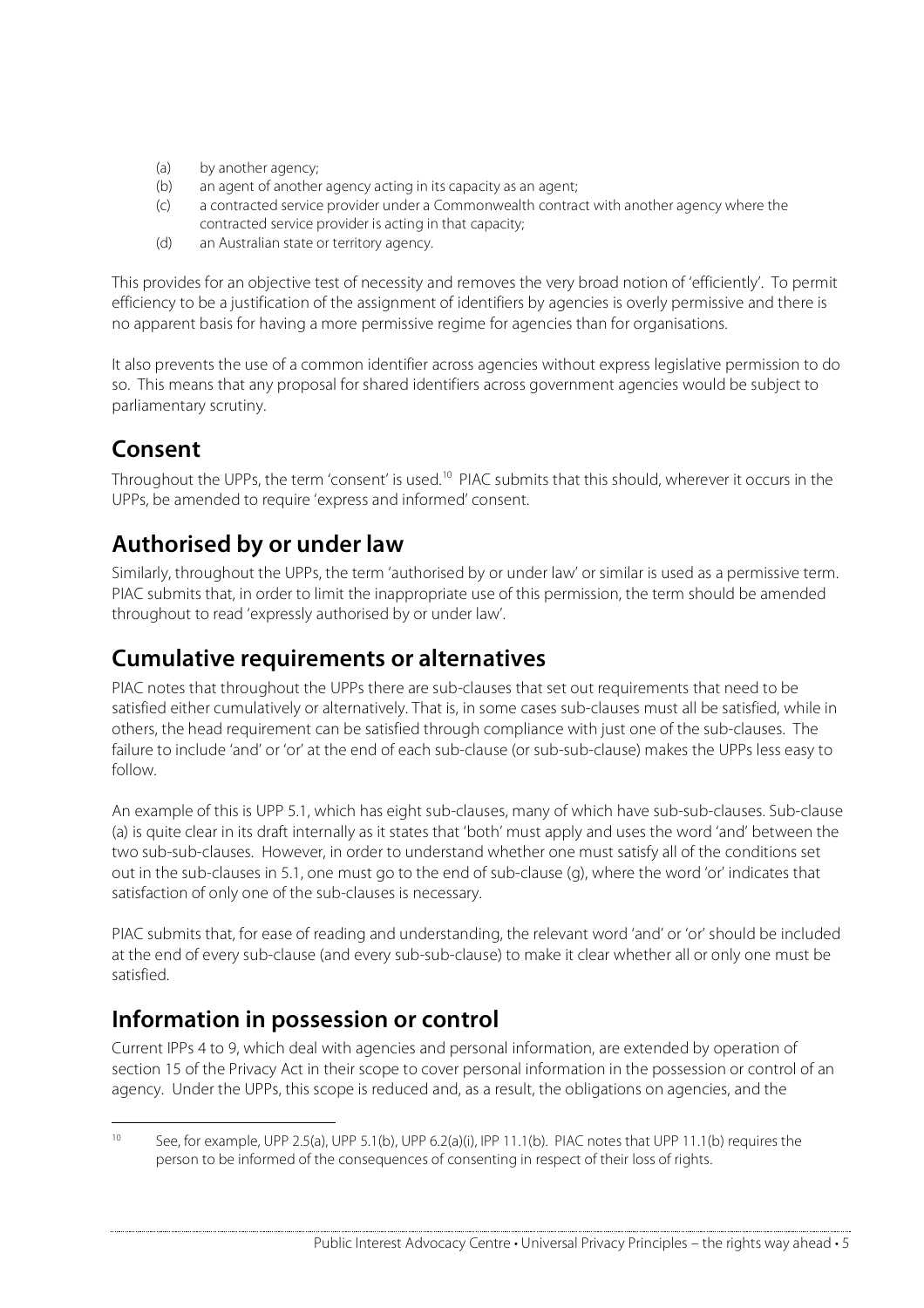protection of personal information in the control of government, is reduced. PIAC submits that such a reduction in protection should not result from the introduction of the UPPs and urges the Government to consider amendments to ensure the current level of protection of personal information in respect of agencies is maintained.

# **Comments on each UPP**

## **UPP 1: Anonymity and Pseudonymity**

PIAC strongly supports UPP 1, but seeks an amendment to limit the use of 'practicable' as a means to avoid the obligation.

The draft reflects changes to the DP 72 draft to strengthen the obligation and to remove the potential for confusion that was reflected in the inclusion of the term—in respect of pseudonymity—'provided this would not be misleading' in the DP 72 draft. Both of the changes that have been made from the DP 72 draft were the subject of advocacy in PIAC's submission on DP 72.<sup>11</sup>

PIAC reiterates its concerns from that earlier submission that the notion of 'practicable' needs to be constrained. To this end, PIAC urges that consideration be given to amending UPP 1 as set out below to ensure that agencies and organisations consider the obligation to offer anonymity and pseudonymity at the time of system design to ensure that the practicability of fulfilling this obligation is not undermined by poor system design:

Organisations and agencies must design information systems to facilitate the observance of UPP 1.

## **UPP** 2: Collection<sup>12</sup>

PIAC supports the establishment of UPP 2 and makes the following comments on aspects of the proposed principle:

- the clarity of drafting;
- the addition of the word 'reasonable' in respect of destruction of unsolicited information in UPP 2.4(a);
- the retention of the limit on the obligation in UPP 2.4 to unsolicited information from a third party;
- the removal of the requirement that a threat be 'imminent' as well as serious in UPP 2.5(c);
- the absence of an effective mechanism to allow for non-university social research in UPP 2.5(f).

PIAC supports the amendment UPP 2.1 to create an objective test, as this is more appropriate than the subjective test in the DP 72 draft, which required only a 'reasonable belief that the information is necessary for one or more of its functions or activities'.

#### **Clarity of drafting**

There are several aspects of the drafting of UPP 2 about which PIAC is concerned about or seeks to provide comment.

Firstly, any reference to functions or activities, such as in UPP 2.1, should refer to lawful functions and activities.

<sup>&</sup>lt;sup>11</sup> Mainsbridge and Banks, above  $n4$ , 47.

Ibid, 48.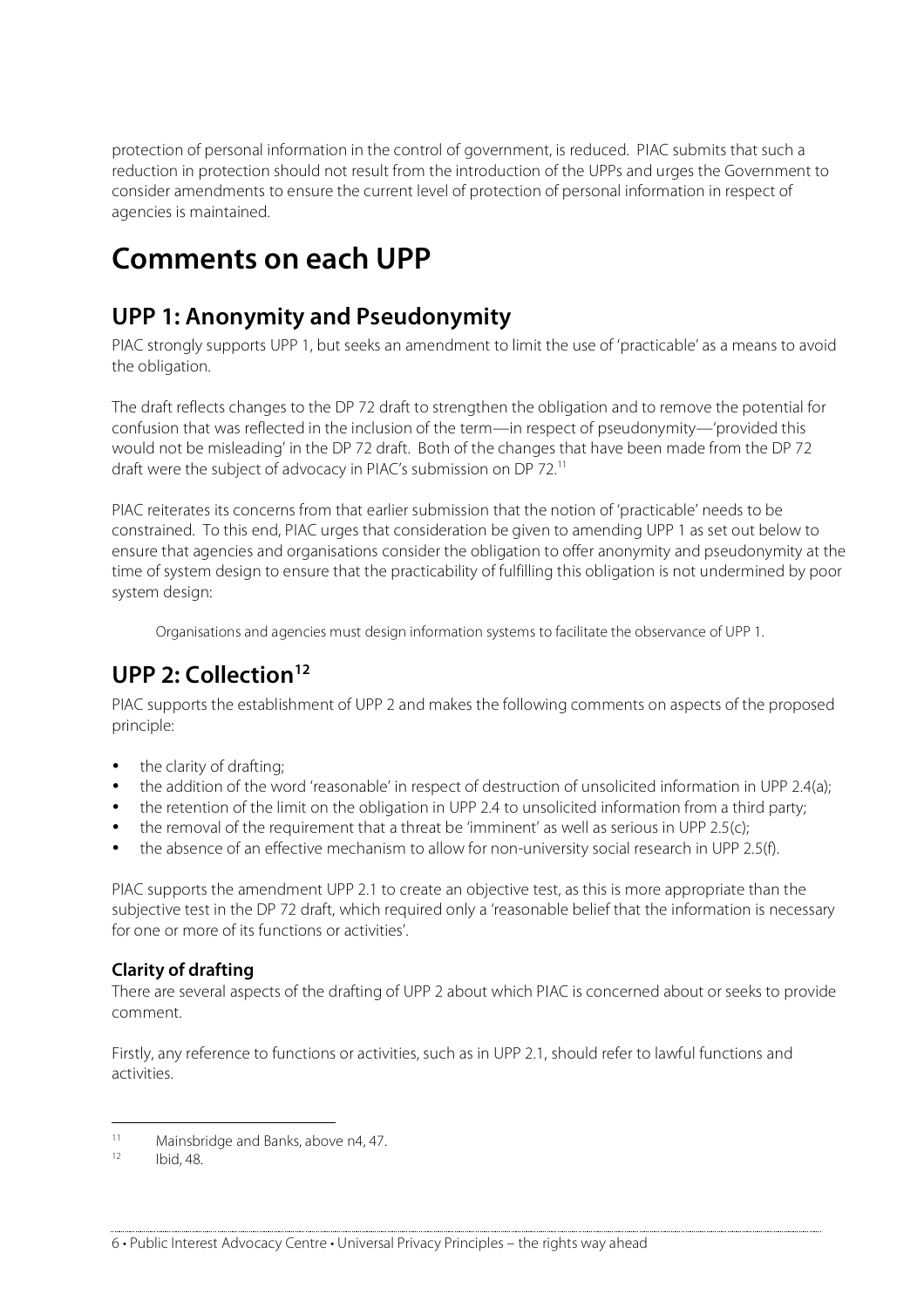Second, UPP 2.1 should be amended to make it clear what the necessity relates to. As currently drafted, it could relate to either the need for the personal information for one or more of an agency or organisation's functions or activities or the need for the collection.

It may be appropriate that the provision retain this flexibility or for that dual interpretation to be expressly permitted as there are collection obligations that are imposed by government on non-government organisations (such as in respect of significant financial transactions, and of government funding reporting<sup>13</sup>) where the personal information collected is not needed for the organisation's own functions or activities, but the collection is needed to satisfy those obligations.

Third, the use of the phrase 'the individual to whom the information concerns' is extremely unclear. It is used, for example, in UPP 2.5(c) and UPP 2.5(d)(ii). An alternative would be 'the individual the information is about' or 'the individual the information relates to' or 'the individual to whom the information relates'. Of these, the first is preferred as it is plainer language.

#### **Reasonableness of destruction**

UPP 2.4(a) constrains the requirement to destroy unsolicited personal information to destruction 'if lawful and reasonable t do so'. While the term 'lawful' is be relatively clear, it is not apparent when it might not be reasonable to destroy such information.

PIAC has previously raised concerns about the potential destruction of documents containing personal information where the person concerned may not be aware of those documents or their content. An example of this is historic documents held by either agencies or organisations in relation to the removal of Aboriginal and Torres Strait Islander children from their families or to the payment (or otherwise) of wages and other monies to a relevant authority to be held in trust for individual Aboriginal people. These latter documents have become vital to establishing a debt owed by the state to individuals and it would not, in that circumstance, be reasonable that they be destroyed until the person concerned or their descendants have been given an opportunity to consider the documents and either copy them or be provided with the originals.

PIAC suggests that consideration be given to amending the UPPs to require that the receipt of unsolicited personal information from a third party should always be notified to the person(s) and they be given a right of access and, at minimum, copying where the personal information is provided to the agency in some recorded form.

#### **Application to unsolicited personal information generally**

There should also be provision in UPP 2 to cover the situation where an agency or organisation receives unsolicited personal information from the individual. As currently drafted, UPP 2 is silent on this.<sup>14</sup> It may be sufficient to amend add a new paragraph to UPP 2 to the following effect:

If an agency or organisation receives unsolicited personal information about an individual from that individual, it must comply with all relevant provisions in the UPPs that apply to the information in question, as if the agency or organisation had actively collected the information.

<sup>&</sup>lt;sup>13</sup> An example is the personal information about advice and casework clients that must be collected by community legal centres under funding arrangements with state and Commonwealth governments and provided on a monthly basis to the funding administrator.

 $14$  Mainsbridge and Banks, above n4, 49.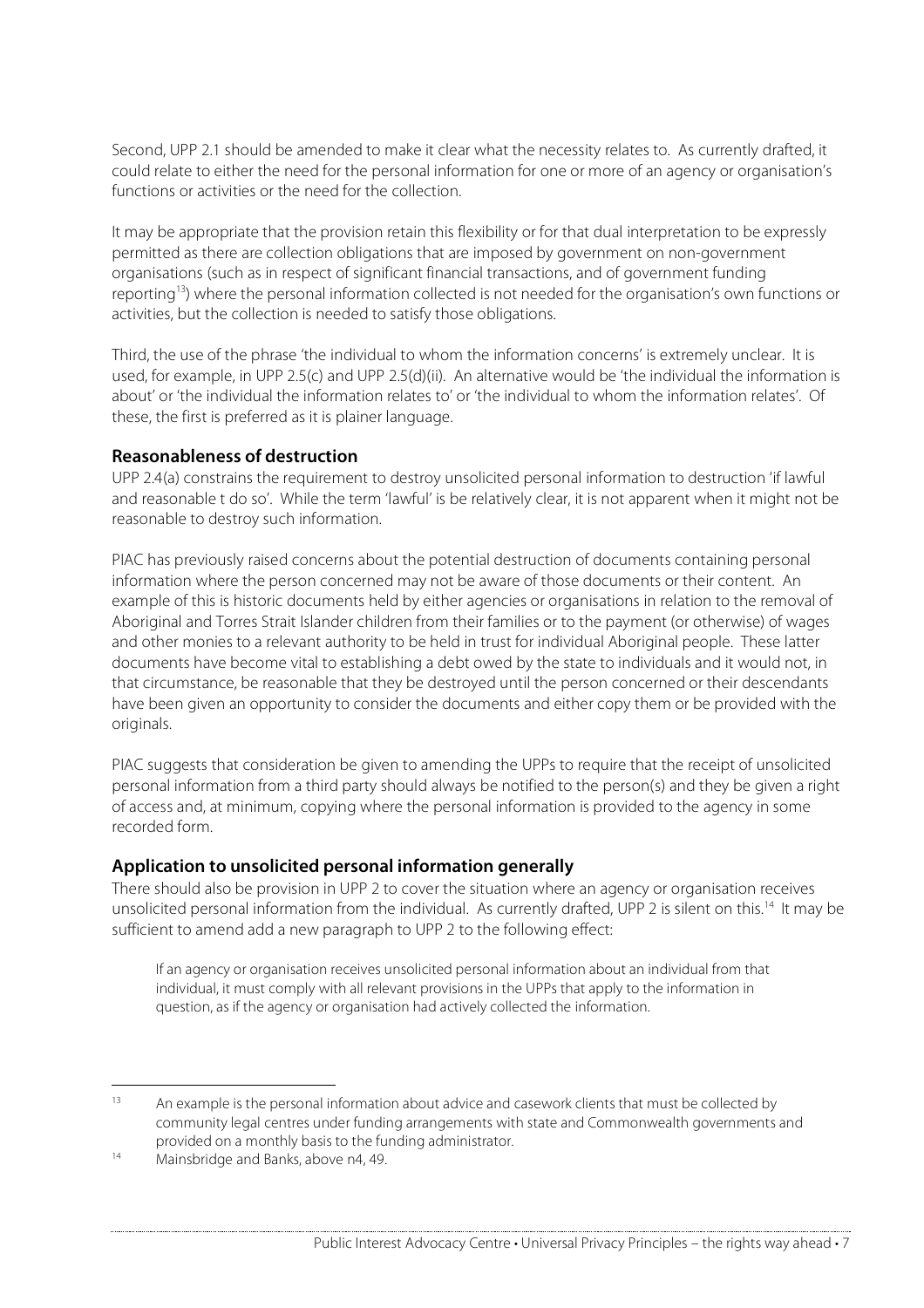#### **Absence of the requirement of imminence from UPP 2.5(c)**

PIAC is opposed to the absence of the requirement that a threat be imminent as well as serious in UPP 2.5(c).<sup>15</sup> As drafted, UPP 2.5(c) may allow an agency to collect sensitive information about a person without their consent on the basis that this information might be necessary to prevent a serious threat to their life or health at some time in the future. The requirement that a threat be imminent as well as serious indicates that there must be some degree of urgency and, as a result of that urgency, limited access to other mechanisms available to prevent the threat eventuating.

In PIAC's view, the requirement of imminence operates as an important safeguard. If the exception can be triggered simply when a threat is 'serious' it could be used to justify collection of sensitive information without consent on the basis that the information could prevent some future serious harm.

Of particular concern is the impact of the permissive wording on people with mental illness, where there may be a potential for serious threat to health, but no imminence, because at the relevant time the illness is well controlled by medication or is episodic and the person is not currently unwell. Where a person is currently well they are in a better position to consent to the collection if they can be persuaded that it could prevent a future harm.

Where a person is temporarily unwell and unable to consent then the threat should be imminent in order to permit collection as this would protect against the potential for information to be prematurely collected at a time a person is unwell and unable to consent but the threat is not, at that time, otherwise avoidable.

As with the example cited above, where the threat is serious but not imminent other mechanisms should be utilised to avoid the threat eventuating without recourse to non-consensual collection of sensitive information.

#### **Non-university research involving sensitive information**

PIAC is concerned about the impact of UPP 2.5(f) on non-university research. PIAC, like many other organisations, seeks to use case studies to illustrate policy or law reform proposals. Sometimes, those case studies will include sensitive information. While in some cases the individual concerned may have consented, in other cases it may not be possible to obtain consent because the case study is provided by a third party organisation and they are no longer able to identify or contact the person. <sup>16</sup> In that case, UPP 2.5(f) would be the appropriate one to refer to and so all of the conditions must be satisfied. While it may be relatively easy to satisfy paragraphs (i) and (ii), and possible to satisfy paragraph (iv), the establishment of a Human Research Ethics Committee by a small entity for the purposes of a single research report would be difficult if not impossible to achieve meaningfully.

While it has been suggested that, in such a case, UPP 2.5(d) would apply, this would not assist as many such research reports involve using cases studies that arise from one-off contact with an individual.

PIAC does not seek to reduce the privacy protection, particularly in relation to sensitive information. PIAC would welcome the opportunity to work further on this issue with the Government and others to establish

 $15$  Ibid, 50.

An example is PIAC's report on the impact of the on-the-spot fine system in NSW on homeless people and others facing disadvantage, Not such a fine thing! Options for Reform of the Management of Fines Matters in NSW (2006). This report uses case studies to highlight some of the key impacts and was a major tool in PIAC's successful campaign to have the law and procedures in NSW reformed. PIAC is also aware of government agencies that undertake or commission research that would be affected by this provision.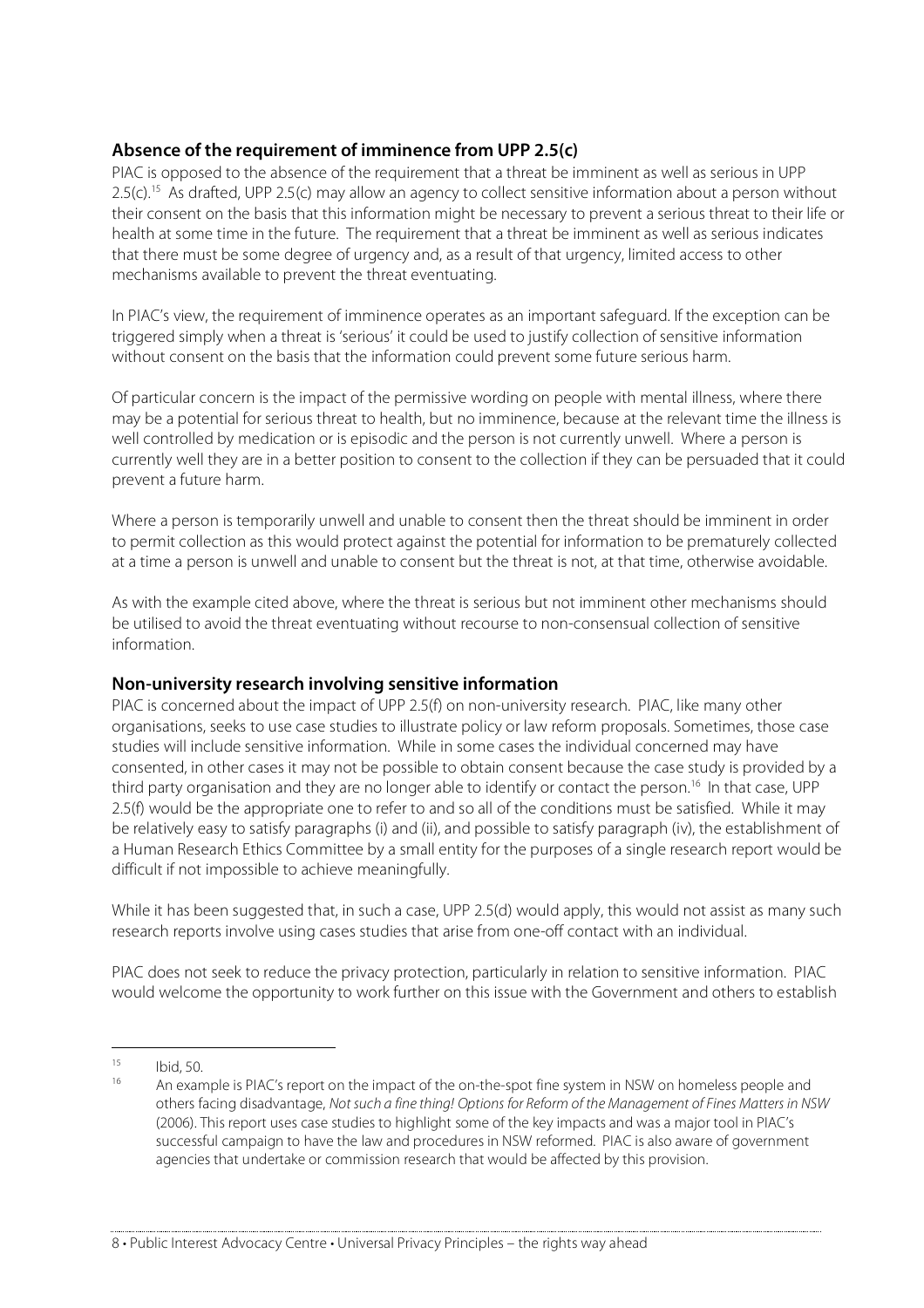an effective mechanism to ensure important research can continue to be done and used as the basis of policy development and change.

## **UPP 3: Notification**

PIAC supports the establishment of a separate notification principle and commends the ALRC on the inclusion of notification regarding the right to correction in UPP 3(c). 17

PIAC is concerned to ensure that the circumstances in which post-collection notification is permitted are constrained. The current use of the term 'practicable' is inappropriately permissive as an organisation may assert, for example, that it wasn't practicable to include information about collection through an RFID tag at the point of collection due to space constraints or lack of staff understanding of the collection mechanism. However, it is even less practicable to notify after collection in such a case.

PIAC supports the amendment proposed to UPP 3(b) by the Cyberspace Law and Policy Centre (CLPC).

## **UPP 4: Openness**

PIAC supports the text of UPP 4 and the additional sub-clauses to UPP 4.1 and the new UPP 4.3 proposed by the CPLC.

In relation to UPP 4.2(b), PIAC suggests that the UPP or guidance in relation to the UPP should make it clear that no charge should be made to provide an alternative form of the policy if there is no charge made to access the electronic copy.<sup>18</sup> To do otherwise would potentially be unlawfully discriminatory under the Disability Discrimination Act 1992 (Cth), as it would treat a person who required an alternative form of the policy because of disability less favourably. Further, there should not be any delay in providing the policy in an alternative form because a delay could reduce the efficacy of the provision of the policy.

PIAC also notes that such guidance should make it clear that provision of the policy in the electronic format of PDF is not generally accessible to people with vision impairment and would not be sufficient to satisfy the 'alternative form' requirement.

## **UPP 5: Use and Disclosure19**

PIAC generally supports the text of UPP 5, with three qualifications:

- retention of requirement of imminence in relation to serious threats;
- use or disclosure for non-university research; and
- interpretative aids.

#### **Retention of the requirement of imminence**

PIAC submits that UPP 5.1(c) should retain the requirement of 'imminence' through amending the text to read 'necessary to lessen or prevent a serious <u>and imminent</u> threat'.<sup>20</sup> An alternative is the wording proposed by the CLPC. However, PIAC submits that for the sake of clarity, the order of CLPC's sub-clauses (i)

<sup>&</sup>lt;sup>17</sup> Mainsbridge and Banks, above n4, 52.<br> $\frac{18}{2}$  For the researce sutlined above in the

<sup>18</sup> For the reasons outlined above in the General Comments section, PIAC submits that an amendment to the UPP itself is to be preferred to provide this clarity.

<sup>19</sup> Mainsbridge and Banks, above n4, 56.<br>20 Mainsbridge and Banks above n4, 50.

Mainsbridge and Banks, above n4, 50.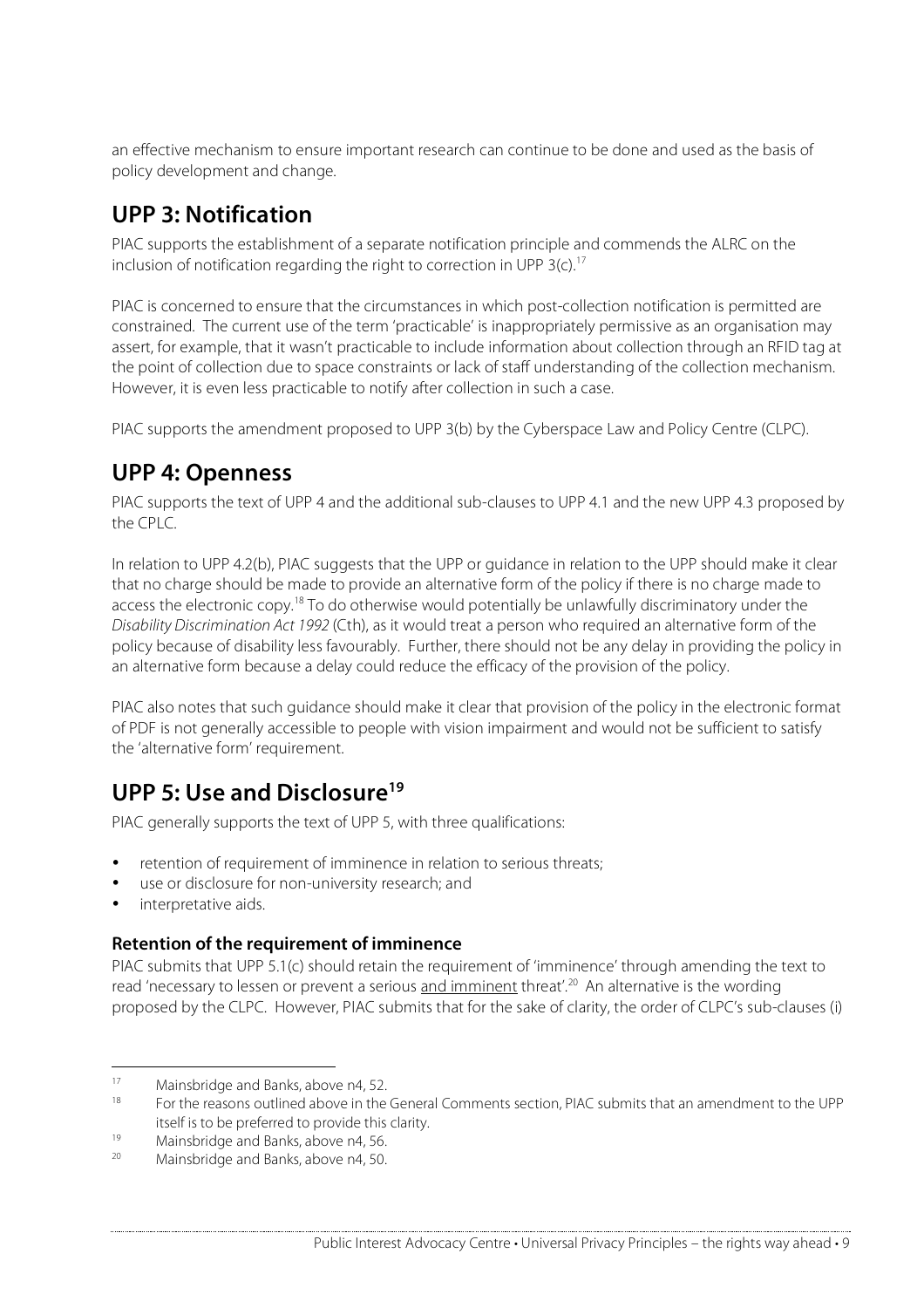and (ii) should be reversed to make it absolutely clear that the additional condition that commences 'and there is an urgent need …' applies to a 'serious threat to an individual's life, health or safety'.

#### **Use or disclosure for non-university research**

PIAC reiterates its comments above under UPP 2 above in relation to non-university research. The requirements in UPP 5.1(g) must all be satisfied and in PIAC's experience would be extremely difficult if not impossible for a non-university research or policy organisation to satisfy without prohibitive cost. Consideration needs to be given to alternative mechanisms for ensuring appropriate protection of personal information being used for policy development and research purposes.

#### **Interpretive aids**

PIAC has repeatedly identified the need to ensure that the law is clear on its face so as to avoid people having to understand the rule of legislative interpretation, such as the option of using Explanatory Memorandum as an aid to interpretation in the case of ambiguity. CLPC has suggested in its comments at the end of UPP 5 that the Explanatory Memorandum to the enacting legislation could confirm, for example, that accessing information without anything further is 'use' for the purposes of this UPP. PIAC submits that the three clarifications sought by CLPC should be provided within the legislation. Indeed, these should be included in UPP 5. The fourth clarification proposed should also be found in UPP 5.

Subject to the comments made above, PIAC endorses the amendments proposed and comments made by the CLPC.

## **UPP 6: Direct Marketing21**

As noted above, PIAC believes that the Direct Marketing principle should not be limited in its application to organisations; It should extend to agencies. PIAC's other concerns relate to the use of sensitive information and the application of the principle to non-customers and those under 15 years of age.

#### **Sensitive information**

The current drafting appears, by implication, to permit the use of sensitive information for direct marketing without any limits if the individual is an existing customer or aged 15 years or over. PIAC submits that the use and disclosure of sensitive information for direct marketing should be seriously constrained, if permitted at all; and not be permitted in relation to those under the age of 15 years or for non-customers, with perhaps an exception in circumstances where agencies have a legitimate and pressing reason for communicating information to individuals, eg, targeted public health and safety campaigns.

Under UPP 6.2(a), direct marketing that involves the use or disclosure of sensitive information in relation to non-customers and individuals under 15 years of age is permitted with consent. Given the serious potential consequences of use or disclosure of sensitive information and the limited capacity of juveniles to understand long-term consequences, permitting the use of sensitive information with consent of the individual (informed or otherwise) is problematic.

Further, in the case of non-customers and individuals under 15 years of age it is difficult to imagine how an organisation would have obtained sensitive information without a breach of another UPP by either the organisation or another organisation or agency.

 <sup>21</sup> Mainsbridge and Banks, above n4, 57.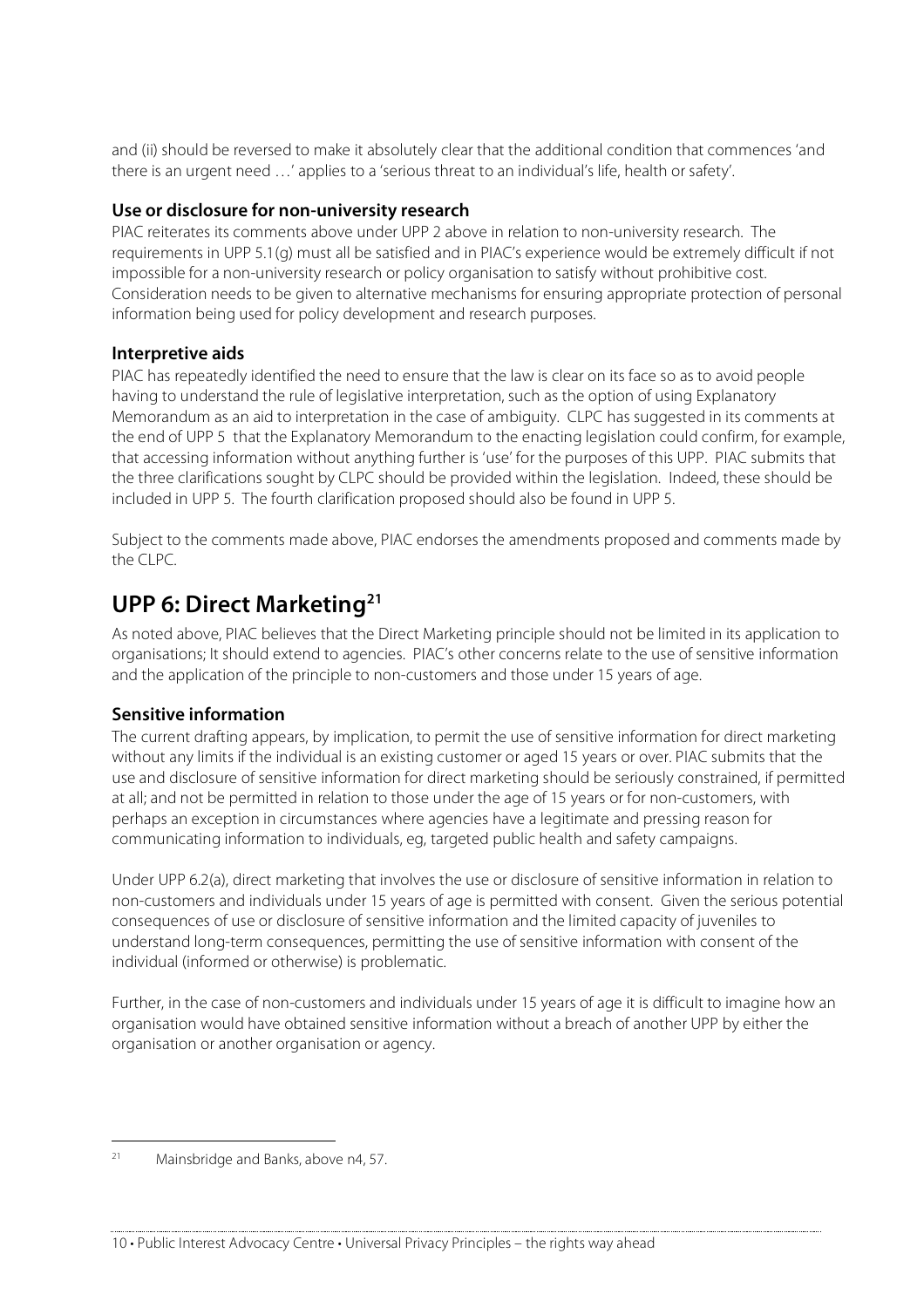#### **Individuals under 15 years of age and non-customers**

All of the discussions PIAC has been involved in respect of direct marketing seem to take as a given that direct marketing is going to be undertaken to individuals under 15 years of age and that this is either okay or positive. PIAC challenges the presumption implicit in this provision that direct marketing to individuals under 15 years of age should be permitted.

While acknowledging the difficulty of ascertaining an individual's age, PIAC believes that the fact an organisation has other personal information sufficient to undertake direct marketing, including potentially sensitive information about the individual, suggests it would be possible to ascertain from the individual their age before any direct marketing is undertaken.

Similarly, it is difficult to imagine a situation where an organisation is seeking to undertake direct marketing to a non-customer or person under the age of 15 but where it is impracticable for the organisation to seek the individual's consent as is permitted under UPP 6.2(a)(ii). If sufficient personal information is held to conduct direct marketing, then sufficient details must be available to enable contact with the individual for the purpose of obtaining consent before any direct marketing is undertaken.

The other aspect of direct marketing to non-customers and minors about which PIAC has concerns is the limit on the requirement to disclose the source of personal information is UPP 6.2(d). PIAC submits that the requirement to disclose the source of the individual's personal information should be unconditional. It should always be reasonable and practicable for the organisation to disclose the source of the information and, as such, the words 'where reasonable and practicable' should be removed.

## **UPP 7: Data Quality22**

PIAC submits that the burden of ensuring the accuracy, completeness, currency and relevance in relation to sensitive information should be set higher than for other information.

PIAC also urges the Government to consider further the extension of UPP 7 to information not only in the possession of an agency or organisation, but also in its control.<sup>23</sup> The omission of this from UPP 7 reduces the obligations that currently exist on agencies under IPP 8. PIAC considers the discussion of this aspect in Report 108 does not sufficiently deal with the potential for data quality to be outside any entities' responsibility where storage, etc, is outsourced. PIAC notes that the ALRC suggests that to 'extend[…] the data quality principle in this way would impose an unjustified compliance burden on agencies and organisations'.<sup>24</sup> While it may impose an additional compliance burden on organisations, there is no additional burden on agencies and the adoption of UPPs should not see a reduction in protection in respect of personal information held by government.

## **UPP 8: Data Security25**

PIAC endorses the comments of and amendments proposed by the CLPC. In particular PIAC is concerned the ensure that the security of data disclosed to third parties under contractual arrangements is maintained.<sup>26</sup> The obligations should remain on the entity with whom the individual has had direct dealings, be it an agency or organisation, to ensure that the individual can take action against that agency

 $22$  Ibid, 59.

 $\frac{23}{24}$  Ibid.

 $24$  ALRC, above n6, 937.

 $^{25}$  Ibid, 60.

Ibid, 60-61.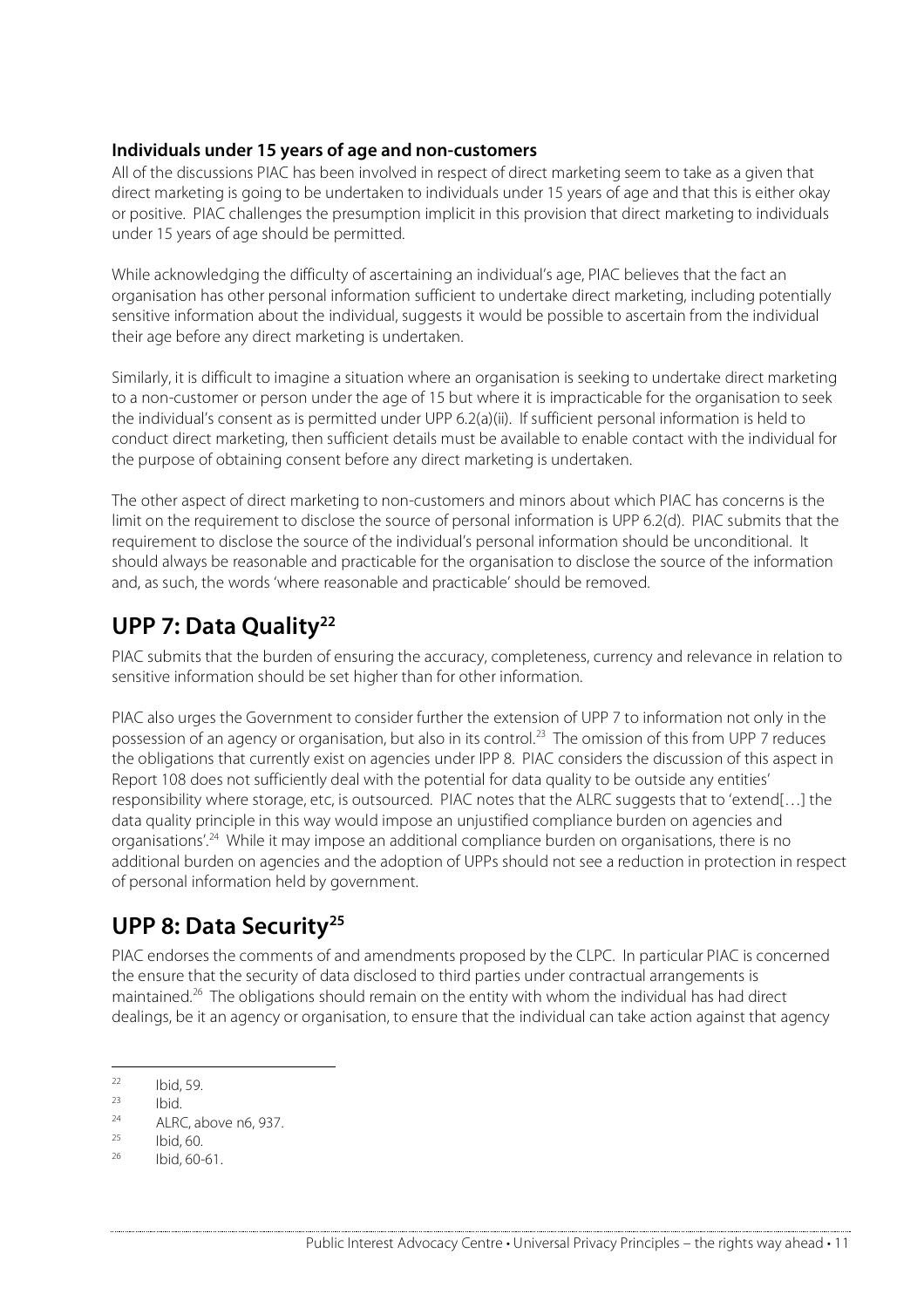or organisation for any breach rather than having to ascertain the identity, location, etc, of the contracting third party in order to seek a remedy for a breach.

In addition, PIAC against urges that consideration be given to requiring the individual concerned to be informed prior to destruction to ascertain whether or not the individual seeks to retain the original or a copy of the personal information. As noted in PIAC's submission on DP 72, personal information should not be destroyed where, for example, the individual concerned may thereby lose access to evidence that would support a legal claim.<sup>27</sup>

## **UPP 9: Access and Correction28**

PIAC endorses the comments of and amendments proposed by the CLPC.

As with UPP 4 above, PIAC submits that a note or amendment should be made to UPP 9.4 and 9.5 to ensure access to personal information is provided at no additional charge in an accessible format to a person who requires an alternative format because of disability. The limit on the obligation in UPP 9.5 created by the inclusion of the term 'where reasonable and practicable' could very easily result in unlawfully discriminatory limits on access both in terms of format of information and in terms of any requirement to travel to a particular location to access that information. PIAC accepts, however, that there should be a limit to the obligation to provide access in the manner requested to situations where the request is reasonable. The proposed note or amendment should indicate that a request for a particular manner of access because of disability should be presumed to be reasonable.

## **UPP 10: Identifiers29**

See comments above under General Comments: Co-extensive coverage of agencies and organisations: Use of identifiers by agencies.

## **UPP 11: Cross-border Data Flows30**

PIAC is extremely disappointed with UPP 11 as it fails to provide appropriate and adequate protection against or recourse and remedy for failure to ensure the privacy of personal information.

To begin, PIAC notes that, other than in the heading of the UPP, UPP 11.1 does not expressly refer to transfer of data across a border, or the nature of that border. It should be made clear in the UPP that is deals with the transfer of personal information outside of Australia and its external territories.

PIAC submits that, other than the exception provided for in UPP 11.1(c) (as amended by the CLPC), there should be no exceptions to an agency or organisation remaining accountable for personal information that it transfers across a border.

The amendments proposed by the CLPC do not address PIAC's concerns that an individual should not have to take action in another jurisdiction against a third party in order to protect the rights afforded by Australian privacy law. An individual should always be able to seek a remedy in Australia for a breach of privacy relating to personal information where that breach occurred in relation to personal information that had been transferred outside Australia by an agency or organisation. And the individual should always be

 $^{27}$  Ibid, 61-62.

 $\frac{28}{29}$  Ibid, 61-64.

 $^{29}$  Ibid, 64-65.

Ibid, 66-69.